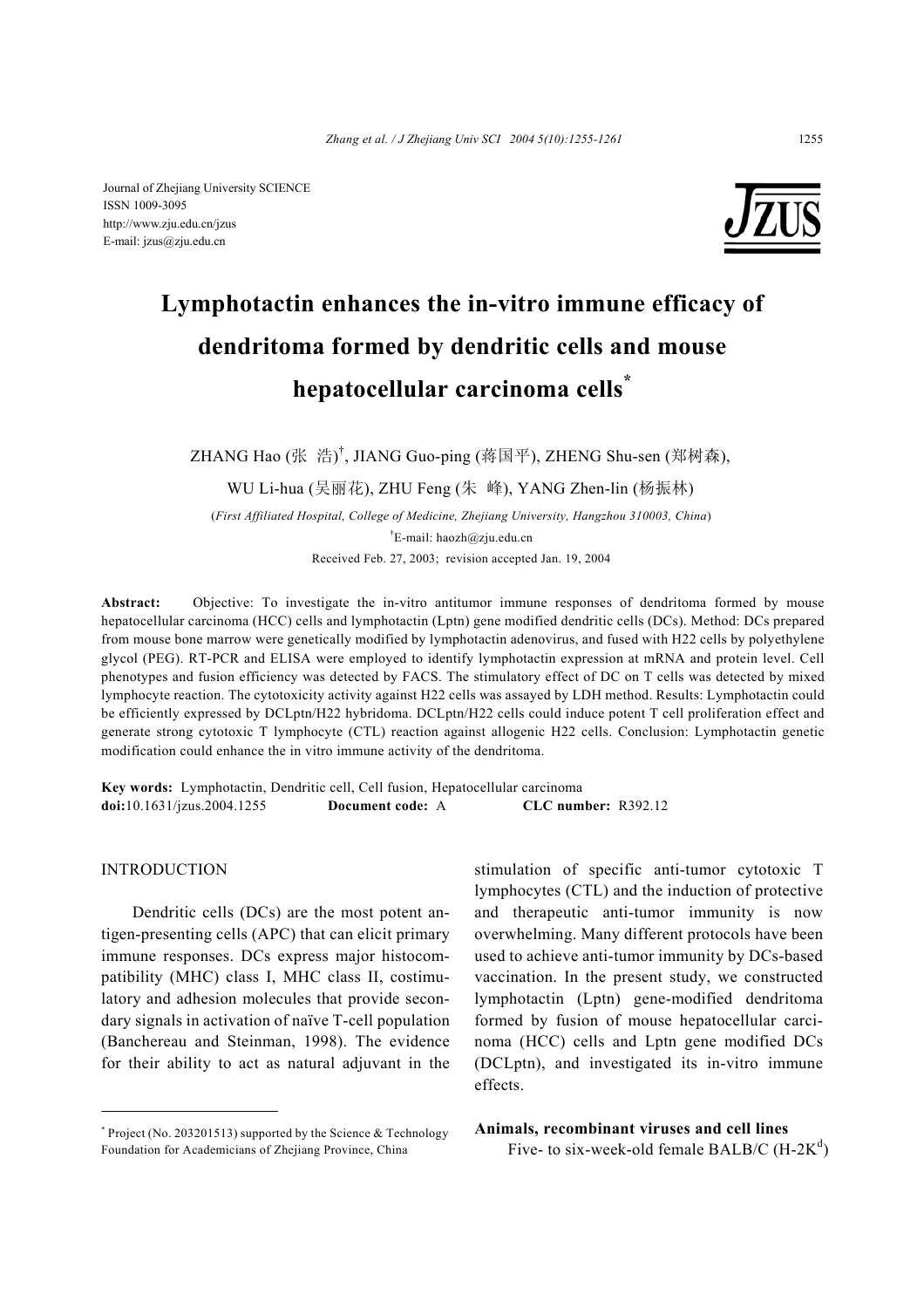mice obtained from the animal resources center of Shanghai Institute for Biological Sciences, China Academy of Sciences (CAS), were maintained in specific pathogen-free conditions and used at the age of 6−8 weeks. The experiments employing the mice were performed in accordance with institutional guidelines. Recombinant mouse lymphotactin (Lptn) adenovirus (AdLptn) and LacZ adenovirus (AdLacZ) were kindly provided by Dr. Cao Xue-tao. The recombinant adenoviruses were propagated in Human Embryonic Kidney 293 (HEK293) cells provided by Dr. Yang Wei, and purified by cesium chloride (CsCL) density gradient centrifugation. The titers of AdLptn and Ad-LacZ determined by plaque assay on HEK293 cells were  $3.6 \times 10^9$  plaque-forming units (PFU)/ml and  $4.5\times10^{9}$  PFU/ml respectively. H22 cells, which had been established as a BALB/C mouse origin HCC cell line, were purchased from China Center for Type Culture Collection. All of the above cells were cultured in RPMI-1640 (H22 cells) or DMEM (HEK293 cells) medium supplemented with 10% heat-inactivated fetal calf serum (FCS), 2 mmol/L glutamine, 100 U/ml penicillin and 100 µg/ml streptomycin.

#### **Reagents**

Recombinant mouse GM-CSF (granulocyte/ macrophage colony-stimulating factor), IL-4 (interleukin-4), TNF- $\alpha$  (tumour necrosis factor- $\alpha$ ) and mouse lymphotactin ELISA kit were obtained from R&D company. Fluorescence-conjugated rat monoclonal antibodies against murine (CD3, CD80, CD 86, CD40, CD54, CD11C, DEC205, I-Ad, H-2Kd) were purchased from BD Pharmingen. PKH-26, PKH-2 and 50% PEG (polyethylene glycol, 50% PEG/10% DMSO in PBS) were purchased from Sigma. Lactate dehydrogenase (LDH) cytotoxicity assay kit was purchased from Roche.

## **Generation of DCs from bone marrow**

DCs were prepared according to the method described in Homma *et al*.(2001), with modifications. Briefly, bone marrow cells were obtained from the femora and tibiae of female BALB/C mice. Red blood cells were lysed by treatment with 0.84%

ammonium chloride solution. After being washed with PBS, the cells were plated in DMEM plus 10% FCS and 10 ng/ml GM-CSF with conjunction of 10 ng/ml IL-4. On day 3, nonadherent granulocytes, T and B cells were gently removed and fresh media were added. On day 5, loosely adherent proliferating DC aggregates were dislodged and re-plated in fresh media supplemented with 50 ng/ml TNF- $\alpha$ . On day 7 of culture, released, nonadherent mature DCs were harvested.

## **Gene modification of dendritic cells**

DCs were washed twice with PBS and resuspended in serum-free RPMI-1640 with AdLptn at a multiplicity of infection 100 (Cao *et al*., 1998). After 1 h of incubation at  $37^{\circ}$ C (with gentle agitation every 20 minutes), the cells were washed with PBS and resuspended in RPMI-1640  $(1 \times 10^6 \text{ ml}^{-1})$ supplemented with 10% FCS. Twenty-four hours after gene modification, LacZ gene-modified DCs (DCLacZ) were collected for X-gal staining to evaluate gene transfer efficiency, Lymphotactin gene-modified DCs (DCLptn) were collected for phenotypic analysis, mixed lymphocyte reaction assay, cytotoxicity assay and fusion with H22 cells in-vitro. The culture supernatants from DCs or gene-modified DCs were harvested for chemotaxis assay.

# **Reverse transcription-polymerase chain reaction (RT-PCR)**

Total RNA was prepared by the Trizol method (Invitrogene) according to the manufacturer's instructions. cDNA was prepared from 1 µg of RNA using a hexanucleotide random primer and Super- $Script<sup>TM</sup>$  Moloney murine leukemia virus reverse transcriptase (Life Technologies) in a total volume of 20 µl. A volume of 2 µl was used for PCR amplification. The upstream primer for mouse Lptn was 5'TGG GGA CTG AAG TCC TAG AAG3', and the downstream primer was 5'TTA CCC AGT CAG GGT TAC TGC TGC TGT G3', with the product size of 300 bp. The upstream primer for mouse beta-actin was 5'TGG AAT CCT GTG GCA TCC ATG AAA C3', the down stream primer was 5'TAA AAG CCA GCT CAG TAA CAG TCC G3',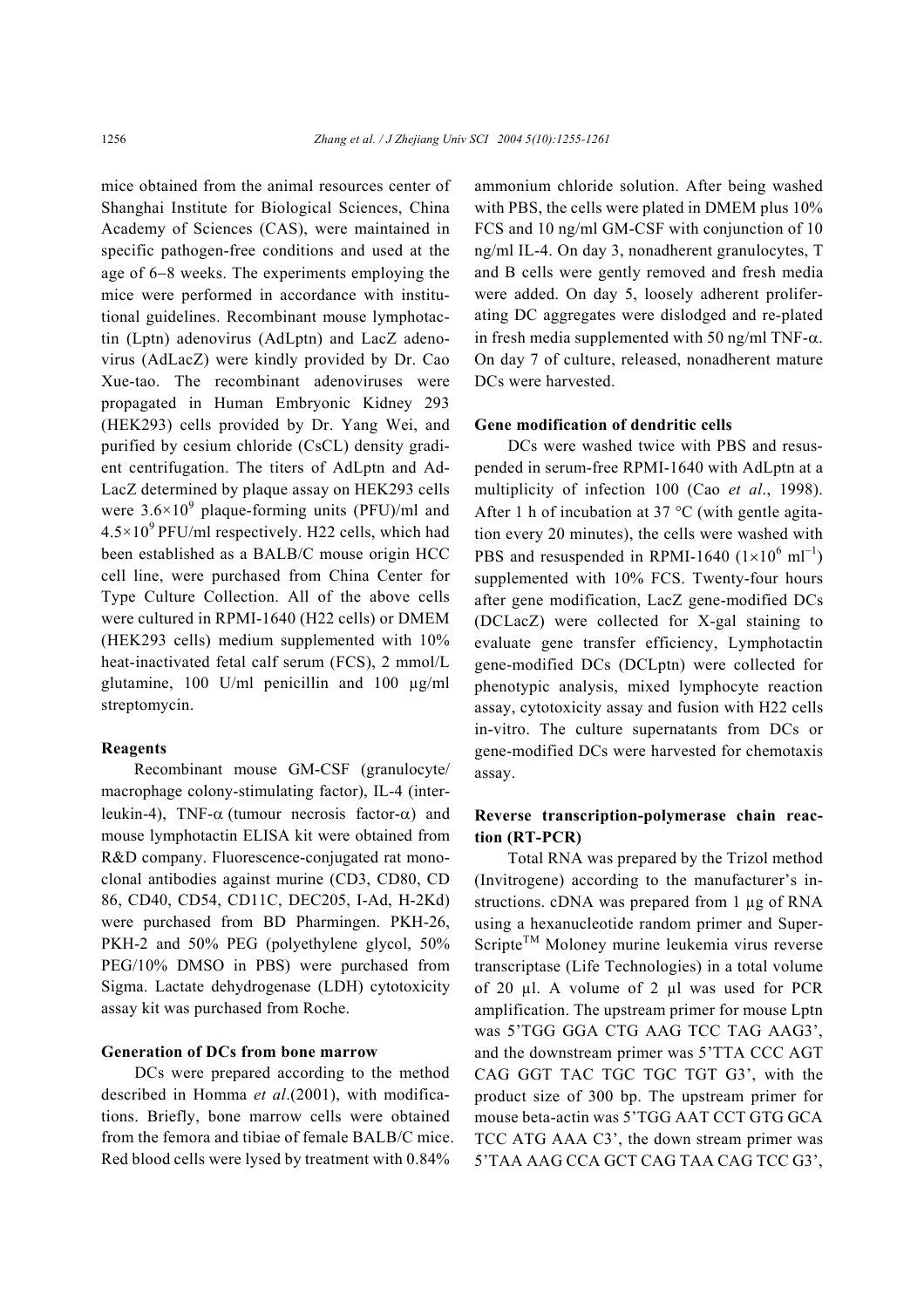with expected size of 359 bp. PCR reactions were performed by pre-denaturing at 94 °C for 5 min, then amplification for 25 cycles  $(94 \degree C)$  for 1 min. 60 °C for 1 min, 72 °C for 2 min), with a final extension for 10 min at 72 °C. The PCR reaction products were separated by 1.5% agarose containing ethidium bromide.

# **ELISA for measuring lymphotactin in supernatants**

Quantitative determination of lymphotactin protein in the supernatants from gene-modified DCs was performed with a commercial "sandwich" enzyme immunoassay kit according to the manufacture's instructions. Briefly, Costar EIA microplates were coated with 100  $\mu$ l of 2  $\mu$ g/ml of rat-anti-mouse lymphotactin as capture antibody, incubated overnight at room temperature, and blocked with 1% bovine serum albumin (BSA) in PBS. Next, 100 µl of serially diluted standards or culture supernatant samples were added in triplicate and incubated for 2 h at room temperature. The plates were washed and then incubated with 100 µl of 400 ng/ml biotinylated goat anti-mouse lymphotactin as detection antibody for 2 h at room temperature. After washing, wells were incubated for 20 min in 100 µl of Streptavidin-horseradish peroxidase (HRP) solution, and developed with substrate solution.

## **Cell fusion**

DCLptn were fused with tumor cells at a 3:1 (DCLptn:tumor) ratio using 50% PEG (Soruri *et al*., 2001). In brief, H22 cells were inactivated by 30 µg/ml mitomycin, then washed and mixed with DCLptn. After centrifugation, 1 ml of PEG was added to the cell pellets for 2 min at 37 °C. After which, an additional 10 ml of warm serum-free medium were added to dilute PEG over the next 3 min with continued stirring. The PEG-treated cells were centrifuged at 400×*g* for 5 min, and resuspended with RPMI-1640 medium supplemented with 20% FCS, 10 ng/ml GM-CSF and 10 ng/ml IL-4, and cultured overnight.

To determine the efficiency of cell fusion, H22 cells were stained with PKH-26 (red fluorescence) and DCs were stained with PKH-2 (green fluorescence); the cells stained with the fluorescence dyes were treated with PEG and cultured overnight as described above. At the second day, the above stained cells were analyzed using a FACScan flow cytometer (Becton Dickinson).

#### **Phenotypic analysis**

After washing, DC, DCLptn, and H22 cells were resuspended in PBS containing 1% BSA, and stained with fluorescence-conjugated monoclonal antibody (H-2 $K^d$ , I-A<sup>d</sup>, CD80, CD86, CD40, CD54) or isotype control antibody (Pharmingen) for 30 min at 4 °C. Stained cells were washed and analyzed using FACS.

#### **In-vitro chemotaxis assay**

A 96 well chemotaxis chamber (Neuro Probe) was used for a 2 h chemotaxis assay as previously described (Kurt *et al*., 2001). Spleen cells from naïve BALB/C mice were used as effector cells. The bottom wells of the chamber were loaded with supernants of H22, DC, DCLptn, DCLacZ or RPMI-1640 alone, and the upper wells contained  $1\times10^{5}$  effector cells. Data were obtained by counting five nonoverlapping high power microscopic fields from each well. Cells were considered to be chemoattracted if the chemotactic index (number of cells migrating in experimental well/number of cells migrating in RPMI-1640 medium only)>2.

#### **T-cell proliferation**

Spleen cells from naïve BALB/C mice were passed over nylon wool, assayed purity by FACS (The percentage of  $CD3^+$  cells near 90%) and used as responder cells at  $1 \times 10^5$ /well in 96-well U-bottom plates. Syngeneic H22, DCLptn, H22+ DCLptn (H22 cells co-cultured with DCLptn at a ratio of 3:1), DC/H22 (H22 cells fused with DC at a ratio of 3:1) and DCLptn/H22 (H22 cells fused with DCLptn at a ratio of 3:1) cells were inactivated by 30 µg/ml mitomycin for 30 min and added to responder cells in varying cell numbers. Cells were cultured in RPMI-1640 medium containing 10% FCS at 37  $\degree$ C and 5% CO<sub>2</sub> for 4 days. Control wells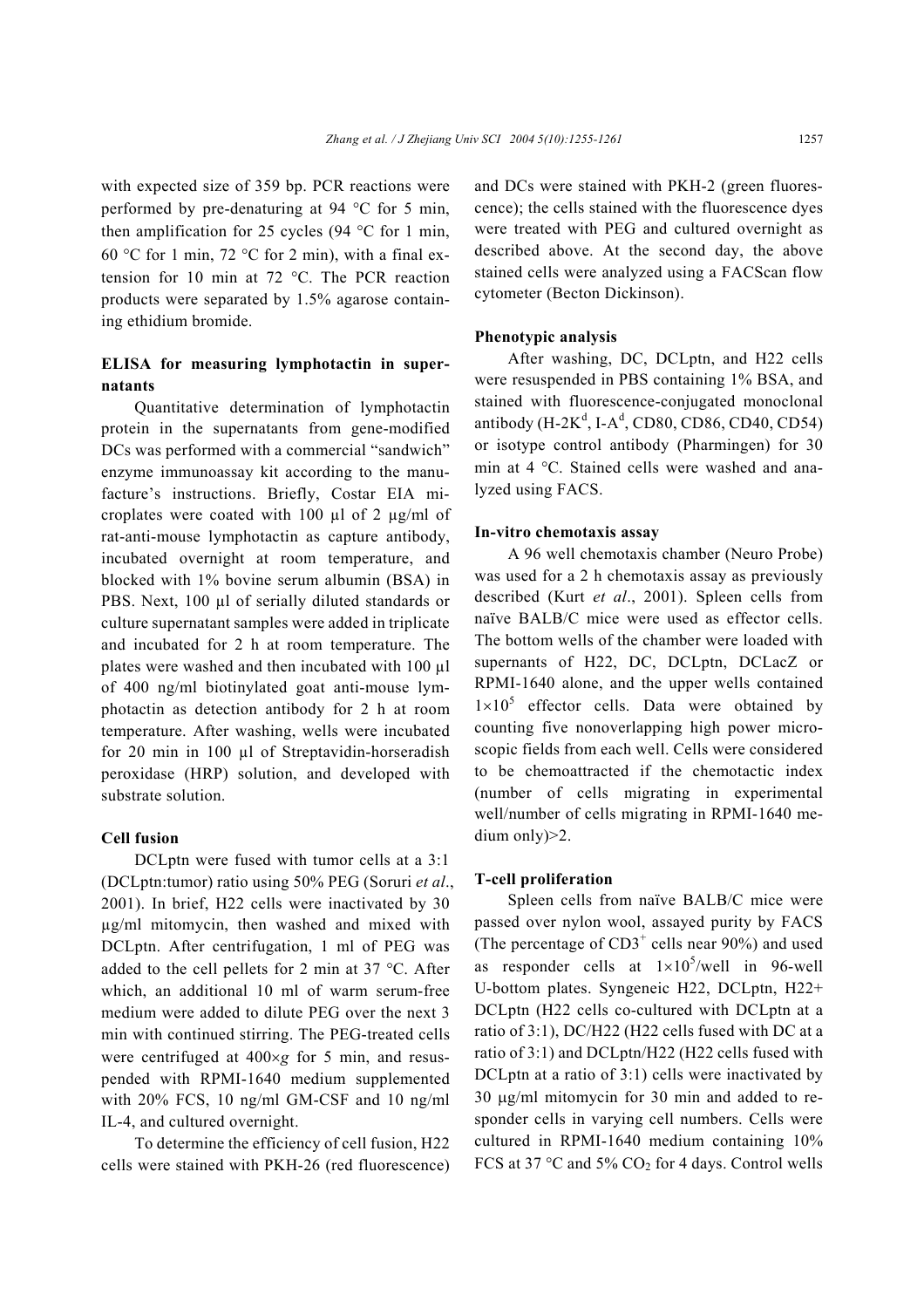contained either the above stimulating cells alone or T cells alone. At the end of the experiment, 20 µl of the dye 3-(4,5-dimethylthiazol-2-yl)-2,5-diphenyltetrazolium bromide (MTT) were added to each well. After incubation for 3 h at 37 °C, 100 µl of dimethylsulfoxide (DMSO) were then added to each well and the color intensity was assessed with micro plate reader at 570 nm wavelength. Stimulating index (SI)=(stimulating and responder cells mix−stimulating cells control)/responder cells control.

## **In-vitro cytotoxicity assay**

The functional assay of DCLptn/H22 was determined by the cytotoxicity test; the above groups of inactivated cells were co-cultured with spleen T cells separated from naïve BALB/C mice by the method described above at a 1:10 ratio in the presence of 20 U/ml mouse IL-2 for 7 days. The stimulated T cells were isolated using Ficoll gradient centrifugation to remove dead cell debris and used as effector cells in the LDH cytotoxicity assay. H22 cells were used as target cells. All steps were performed according to the manufacturer's instructions. Briefly, after washing the effector and target cells with assay medium (RPMI1640 with 1% BSA), the effector cells were co-cultured with target cells in a 96-well round bottom plate for 6 h at 37 °C; then the plates were centrifuged and the supernatants were transferred to another flat-bottom ELISA plate. One-hundred µl of LDH detection mixture were added to each well and incubated in the dark for 30 minutes at room temperature. Absorbance was measured by an ELISA reader at 490 nm. The spontaneous release of LDH by target cells or effector cells were assayed by incubation of target cells in the absence of effector cells and vice versa, the maximum release of LDH was determined by incubating the target cells in 1% TritonX-100 in assay medium. The percentage of cell mediated cytotoxicity was determined by the following equation: Cytotoxicity (%)=(effectors and targets mix−effectors control-spontaneous)/ (maximum−spontaneous)×100.

## **Statistical analysis**

Data were expressed as means±standard deviation (SD). Experiment results were analyzed by using SPSS 10.0 statistical package. Differences among groups were assessed by the student's *t* test. *P*<0.05 was considered statistically significant.

# RESULTS

# **Lptn expression and function assay in gene modified DCs**

Lptn mRNA expression in gene-modified DCs was confirmed by RT-PCR analysis. As shown in Fig.1, DC, H22 did not express any detectable Lptn, whereas it was detected in DCLptn and H22Lptn. The results indicated that Lptn gene could be efficiently transduced by adenovirus vector; and that recombinant adenovirus could infect both DC and H22 cells.



**Fig.1 RT-PCR analysis of Lptn mRNA expression in DC, H22, DCLptn, H22Lptn cells (Lane 1**−**4)** 

In order to quantitatively determine Lptn protein in supernatants from gene-modified DCs, the culture supernatants were harvested and determined for Lptn production by ELISA. The results showed that about 0.35±0.04 ng/ml Lptn could be detected in the supernatants of DCLptn, while nearly no Lptn could be detected in the supernatants from untransfected DC, DCLacZ and H22 cells.

Consistent with ELISA results, only the supernatants from DCLptn were positive for chemotaxis assay (chemotaxis index=3.2±0.15), but the DC, DCLacZ, H22 groups were negative. The results indicated that the recombinant Lptn secreted from DCLptn showed effective biological activity.

**Phenotypic characterization of DCLptn and H22 cells**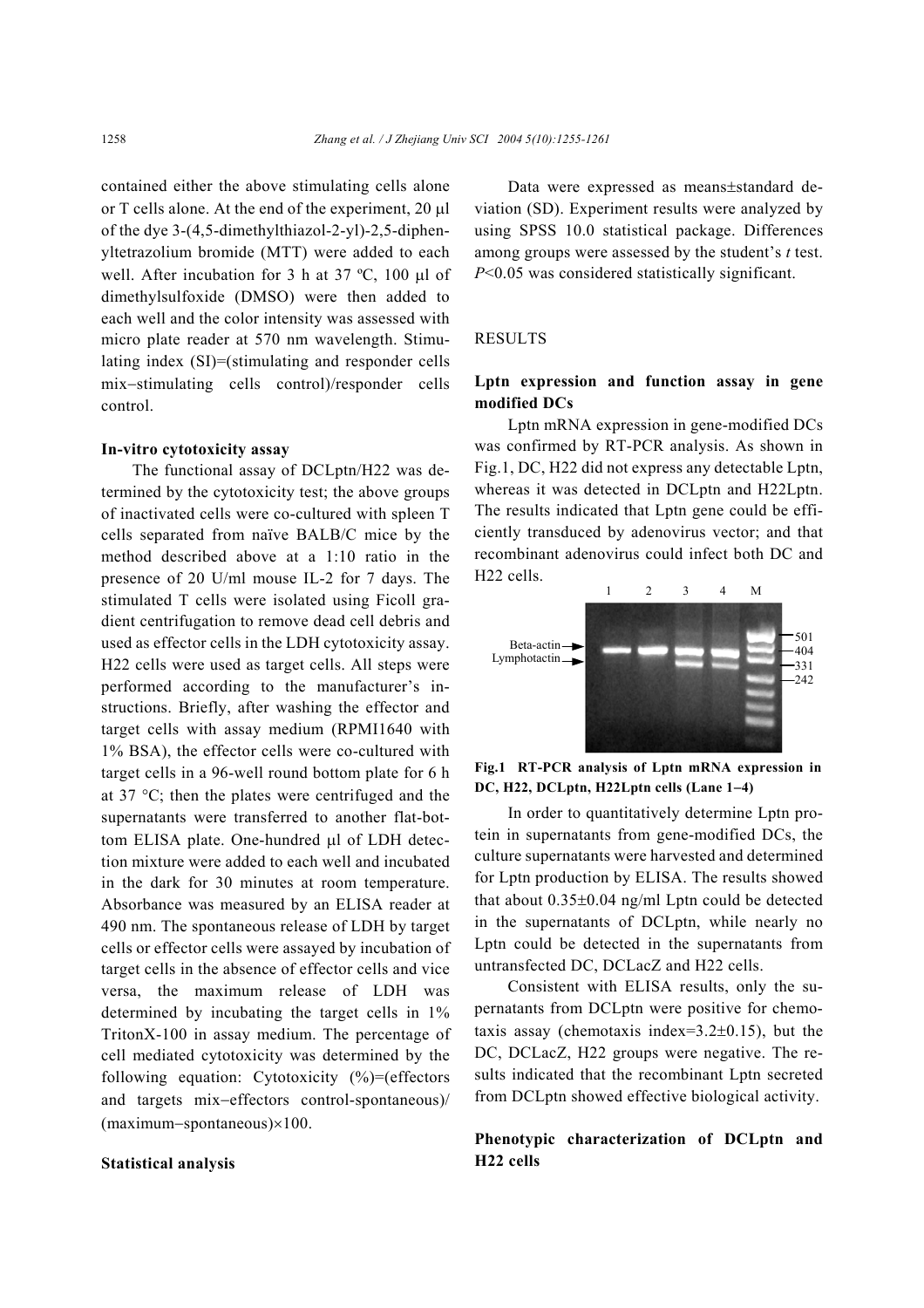When being harvested at day 5, the DCs were immature and expressed low levels of I- $A<sup>d</sup>$ , CD80, CD86, CD40 and CD54. After being supplied with 50 ng/ml TNF- $\alpha$  and harvested at the 7th day, the DCs showed mature phenotypes, the MHC and costimulatory molecules expression were enhanced. When being modified with AdLacZ and AdLptn, the expression of the above molecules did not change substantially.

Although H22 cells expressed moderate levels of I-A<sup>d</sup>, the expression of H-2K<sup>d</sup>, CD80, CD86, CD40 and CD54 molecules were almost negative (Fig.2).

# **Stimulation of T cell proliferation by DCLptn/ H22**

To determine whether the DCLptn/H22 cells were more effective in stimulating autologous T cells proliferation than DCLptn, H22, DCLptn +H22 or DC/H22 cells. The above groups of cells were co-cultured with autologous T cells. The results showed a higher T-cell stimulation index for DCLptn/H22 (Fig.3). In contrast, although DCLptn +H22, DC/H22, DCLptn cells also stimulated T-cell proliferation to some degree, the stimulation index was much lower than that of DCLptn/H22 (*P*<0.05). H22 cells had very little stimulatory effect on autologous T cells. These findings demonstrated that DCLptn/H22 was more potent in stimulating autologous T cells.

# **Enhanced CTL responses induced by DCLptn/H22 dendritoma**

To determine the induction of tumor specific CTLs, T cells isolated from naïve BALB/C mice were stimulated by H22, DCLptn, DCLptn+H22, DC/H22 and DCLptn/H22 cells respectively. As shown in Fig.4, T cells incubated with inactivated H22 cells exhibited a low level of target cell lysis. T cells incubated with inactivated DCLptn, DCLptn +H22, DC/H22 cells showed moderate target cell lysis. While T cells stimulated by DCLptn/H22 dendritoma had more potent target cell lysis effect than the above groups  $(P<0.05)$ .

### DISCUSSION

Our objective in this study was to investigate the in vitro immune effects of dendritoma formed by DCLptn and mouse H22 cells. The results presented here clearly demonstrated that DCLptn/H22 cells showed a much greater effect on T cell proliferation and inducing cytotoxic T lymphocytes compared with DCLptn, DCLptn+H22 or DC/H22 cells.

A major reason for the relative ineffectiveness of vaccination in controlling human tumor growth



**Fig.2 FACS analysis of the phenotypes of H22 and DCLptn cells. (a) H22 H2-K<sup>d</sup> /I-A<sup>d</sup> ; (b) H22 CD80/86; (c) H22 CD40; (d) H22 CD54; (e) DCLptn H2-K<sup>d</sup> /I-A<sup>d</sup> ; (f) DCLptn CD80/86; (g) DCLptn CD40; (h) DCLptn CD54**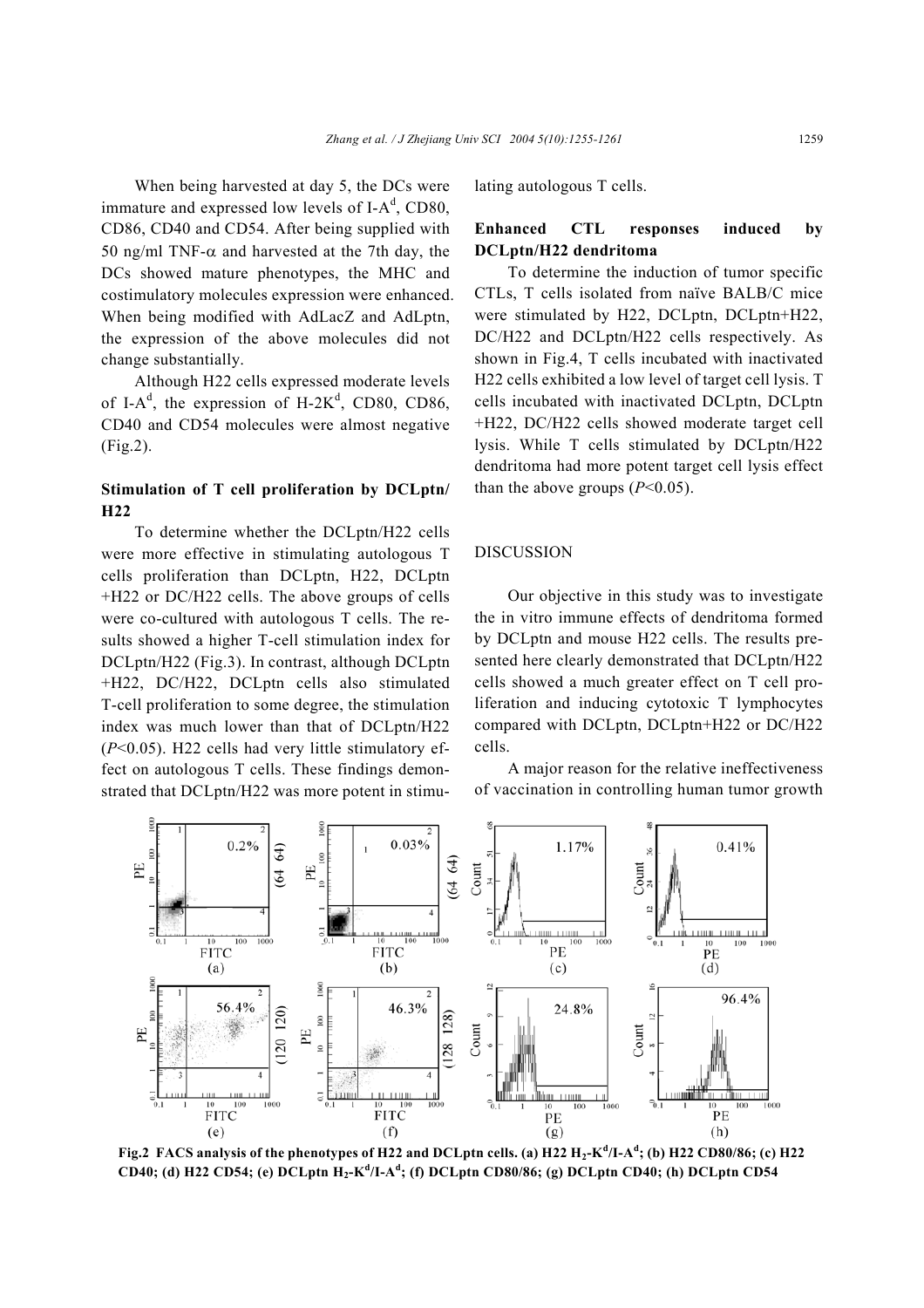

**Fig.3 Stimulation of autologous T cells by DCLptn/ H22 cells. The stimulation index is expressed as the mean**±**SD of 3 experiments, each performed in triplicate. \***  $P$ <sup>*P*</sup> $\leq$ 0.05 vs H22, DCLptn, DC/H22 and **DCLptn+H22 groups**



**Fig.4 Stimulation of antitumor CTLs by DCLptn/H22 cells. The specific lysis is expressed as the mean**±*SD* **of 3 experiments each performed in triplicate. \*** *P***<0.05 vs H22, DCLptn, DC/H22 and DCLptn+H22 groups** 

lies in the many mechanisms devised by neoplastic cells to avoid recognition and destruction by the immune system. These mechanisms include changes in the phenotype or gene expression of tumor cells, such as down-regulation of the expression of MHC and costimulatory molecules, the release of immune suppressive factors (e.g. Vascular Endothelial Growth Factor, IL-10, Transforming Growth Factor-β) that can impair the activity of DCs (Moingeon, 2001). So it is the key in tumor immunotherapy to augment the antigen-presenting function of DCs and to improve the microenvironment of antigen presenting.

Our data showed that although H22 cells expressed moderate levels of MHC I, the expression level of CD80, CD86, CD40 and CD54 were very low as in human HCC, so they could not stimulate the proliferation of T cells efficiently. These indicated that low expression of stimulatory molecules could be a main mechanism of immune escape of HCC. In contrast to H22 cells, mature DCs expressed high levels of MHC and costimulatory molecules. But upon maturation, they lost endocytic/phagocytic receptors and had a lower capacity for uptaking of exogenous antigens. So DCs or DCs modified by chemokines or cytokines as stimulator had limited effect in stimulating T-cell proliferation and inducing CTL.

Recent studies demonstrated that fusion of DCs with tumor cells was a novel and promising method in delivering tumor antigens into DCs (Gong *et al*., 2002). The hybrid cells retain important characteristics of APC and tumor cells. These include the endogenous expression of multiple tumor antigens and their presentation in context with high levels of MHC I, MHC II, and costimulatory molecules of the DC partner. Secondly, the fusion of tumor cells with DCs expressing the entire repertoire of tumor antigens (Ags) should allow immunization of the host with multiple tumor Ags without knowing the identity of the tumor Ags (Wang *et al*., 1998). However, despite the crucial immunological importance of dendritoma, it still remains a challenge. In the present study, our data showed that although DC/H22 cells had stronger immune responses than H22 cells in stimulating T-cell proliferation and inducing CTL, the effects in DC/H22, DCLptn and DCLptn+H22 groups were similar. So several parameters must optimized in order to maximize dendritoma immune efficacy in the immunotherapy of cancers.

Chemokines are a superfamily consisting of 8 to 11 KD proteins subdivided into four families (C, CC, CXC, and  $CX<sub>3</sub>C$ ) according to the position and separation of their first two amino-terminal cysteine (c) residues of a four-cysteine motif. Chemokines play an important role in the recruitment and activation of specific subsets of leukocytes. The migration of DC to the sites of inflam